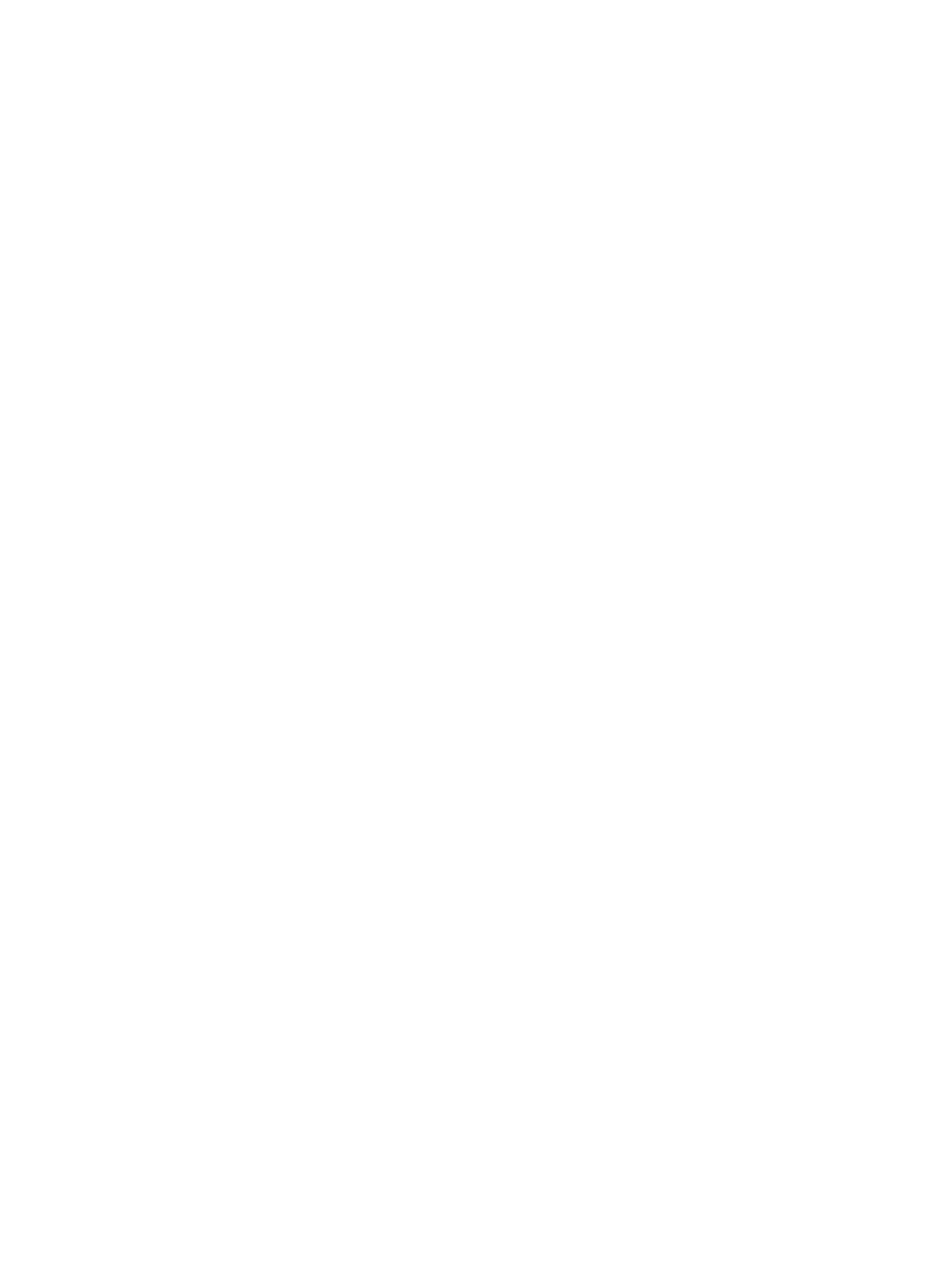# Contents

4 Technology Overview IPS solutions

- 6 Product range
- 9 Transceiver ICs
- 10 Power stage characteristics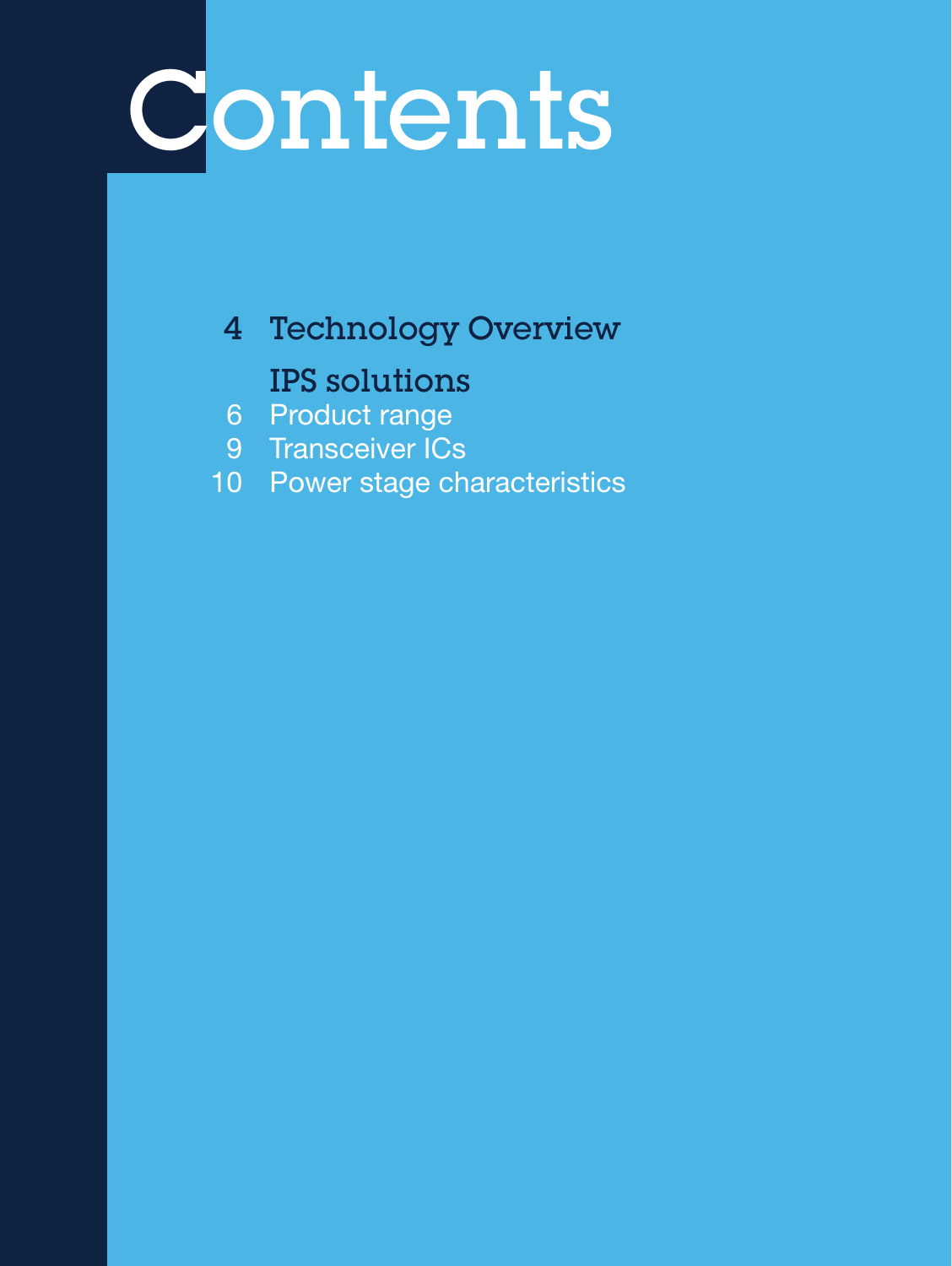### Technology **Overview**



ST offers an industrial series of intelligent power switches (IPS) for high-side and low-side configurations. An IPS integrates a control part (logic interface, drivers, and protection) with a power stage.

IPS are based on the well-consolidated bipolar, multi-power BCD and VIPower®M0 technologies.

Devices in development are designed using the latest versions of the above technologies, thus offering state-of-the-art solutions in a wide range of applications.

#### **BENEFITS**

- Increased system reliability
- Part count reduction
- Space saving
- Built-in protection
- System approach



#### FEATURES

- Galvanic isolation on chip
- Supply voltage up to 60 V
- Fast demagnetization of inductive loads
- Very low  $R_{DS(OM)}$  supply current
- Short-circuit and overcurrent protection
- Undervoltage protection and overvoltage shutdown
- Loss of ground protection
- Thermal protection: junction and case
- Diagnostic output
- Open load detection
- Designed to meet IEC 61131-2 standards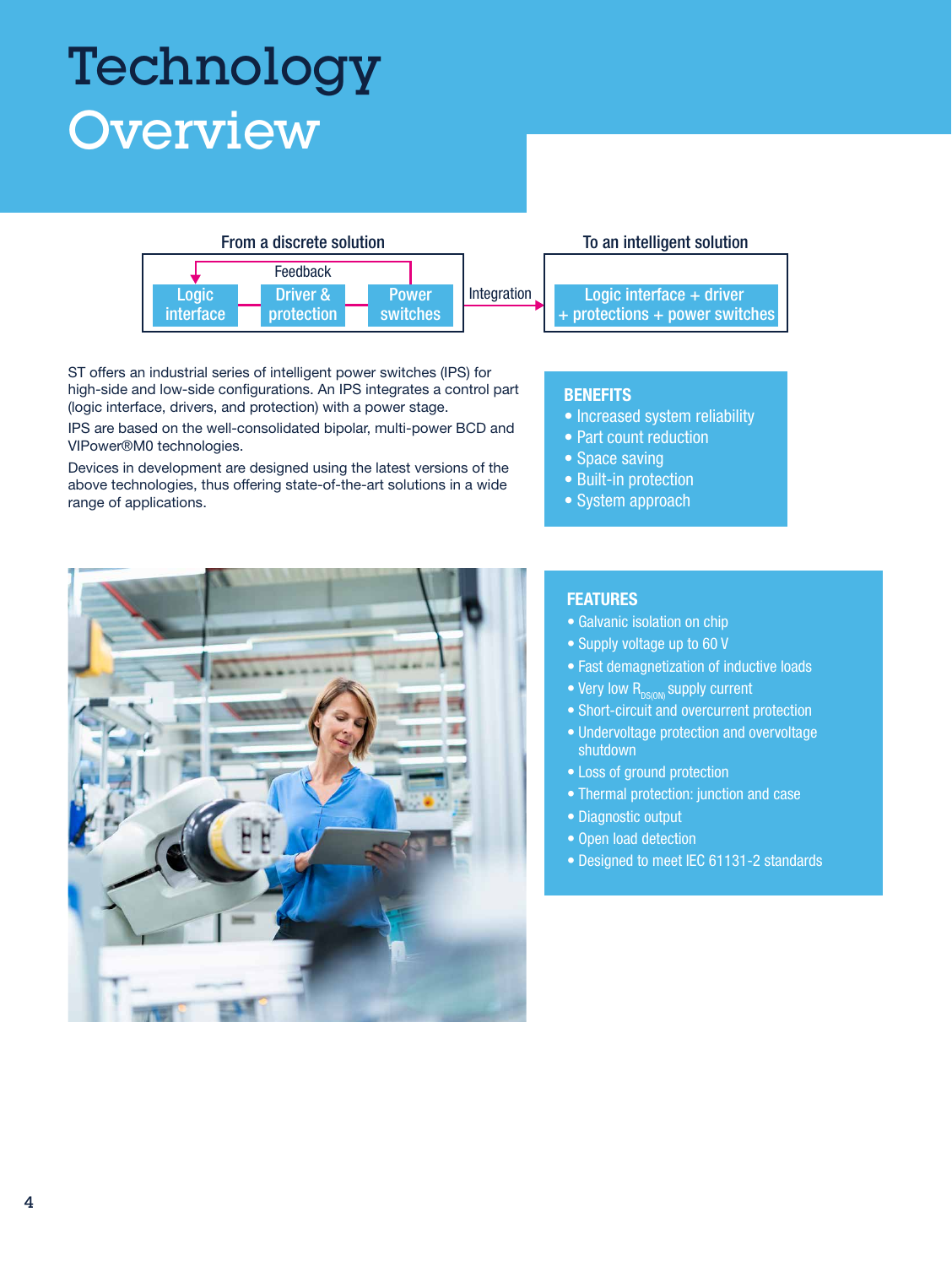#### Typical architecture of intelligent power switch (VNI8200XP)



#### International standards

IPS devices are designed to safely drive every kind of load in low-voltage applications (up to 60 V), handling data in and out of the microcontroller by means of status/input signals. IPS devices are designed to comply with the following international standards for EMC and PLC equipments:

- IEC 61000-4-4 (electrical fast transient/burst)
- IEC 61000-4-2 (ESD, immunity test contact/air)
- IEC 61000-4-5 (surge test immunity requirements)
- IEC 61000-4-6 (current injection test)

• IEC 61131-2 (programmable controller, equipment requirements and tests)

Concerning ISO8200B, ISO8200AQ and ISO8200BQ, they are designed to comply with the following international standards for isolation characteristics and tests:

Equipment)

- UL 1577 (isolation voltage)
- IEC 61000-4-8 (power frequency magnetic field immunity test)
- IEC 60747-5-2 (optoelectronic devices characteristics)

• I/O Safety limits according to VDE V 0884-11 • UL 508 (Standard for Safety for Industrial Control

#### **Packages**

Technological evolution has led to smaller IPS devices, housed in tiny, flat, no-lead plastic packages (DFN, QFN). The high thermal capacitance of the power packages such as PowerSO-36, PowerSSO36, PowerSSO24, PowerSSO12 and HTSSOP20, allows the absorption of high-energy pulses when an inductive load is driven without any external freewheeling diode.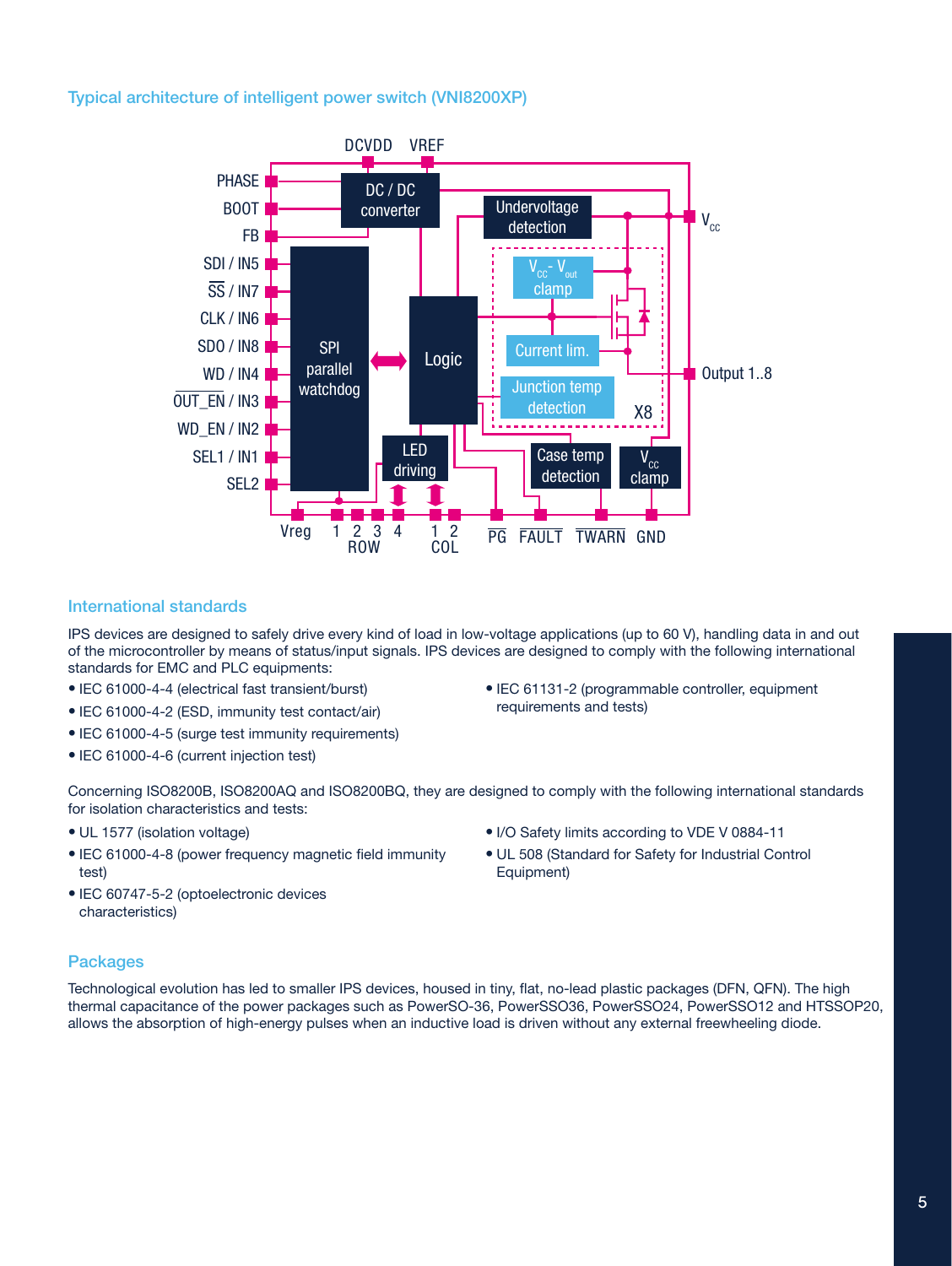## IPS solutions Product range

| <b>Output</b><br><b>Stage</b> | <b>Part number</b> | <b>Output</b><br>Chan-<br>nels | <b>Output</b><br>current /<br><b>Channel</b><br>$\overline{\text{(Inom)} }$ (A) | Typ.<br>$R_{DS(on)}$<br><b>Ohm</b> | <b>Supply</b><br>voltage (V)<br>AMR max. | <b>Supply</b><br>voltage<br>$(V)$ min. | <b>Note</b>                                                   | <b>Package</b>    | <b>Evaluation Board</b>             | <b>Application Note/</b><br><b>User Manual</b> |
|-------------------------------|--------------------|--------------------------------|---------------------------------------------------------------------------------|------------------------------------|------------------------------------------|----------------------------------------|---------------------------------------------------------------|-------------------|-------------------------------------|------------------------------------------------|
|                               | <b>IPS160H</b>     | 1                              | $\overline{2}$                                                                  | 0.06                               | 65                                       | 8                                      | Open Load Diag                                                | PowerSS0-12       | STEVAL-IFP028V1                     | AN4781                                         |
|                               | IPS160HF (*)       |                                |                                                                                 |                                    |                                          |                                        | Open Load Diag                                                | PowerSS0-12       | X-NUCLEO-OUT08A1                    | <b>UM2715</b>                                  |
|                               | <b>IPS161H</b>     |                                | 0.5                                                                             | 0.06                               | 65                                       | 8                                      | Open Load Diag                                                | PowerSS0-12       | STEVAL-IFP034V1                     | AN4998                                         |
|                               | IPS161HF (*)       |                                |                                                                                 |                                    |                                          |                                        | Open Load Diag                                                | PowerSS0-12       | X-NUCLEO-OUT10A1                    | <b>UM2716</b>                                  |
|                               | L6370D             |                                | $\overline{2}$                                                                  | 0.1                                | 50                                       | 9.5                                    | Adjustable I <sub>OUT</sub>                                   | PowerSO-20        |                                     |                                                |
|                               | L6375D             |                                | 0.5<br>< 0.5                                                                    | 0.4                                | 50                                       |                                        |                                                               | $S0$ -20          |                                     |                                                |
|                               | L6375S             |                                |                                                                                 |                                    |                                          | 8                                      |                                                               | $SO-8$            |                                     |                                                |
|                               | L6377D             |                                |                                                                                 |                                    |                                          |                                        | Adjustable I <sub>OUT</sub>                                   | $S0-14$           |                                     |                                                |
|                               | <b>TDE1747FP</b>   |                                |                                                                                 |                                    | 60                                       | 8                                      | Adjustable I <sub>out</sub>                                   | $S0-14$           |                                     |                                                |
|                               | <b>TDE1798DP</b>   |                                | 0.5<br>< 0.5                                                                    |                                    | 50                                       | 6                                      |                                                               | mini-DIP8         |                                     |                                                |
|                               | TDE1897RFPT        |                                |                                                                                 | 0.4                                | 50                                       | 18                                     |                                                               | $S0$ -20          |                                     | AN453                                          |
|                               | <b>TDE1898CFP</b>  |                                |                                                                                 |                                    |                                          |                                        |                                                               | $S0$ -20          |                                     | AN453                                          |
|                               | <b>TDE3247FP</b>   |                                |                                                                                 |                                    | 36                                       | 8                                      | Adjustable I <sub>out</sub>                                   | $S0-14$           |                                     |                                                |
|                               | <b>VN540SP-E</b>   |                                |                                                                                 | 0.05                               | 45                                       | 10                                     |                                                               | PowerSO-10        |                                     |                                                |
|                               | <b>VN751PT</b>     |                                | $\overline{2}$                                                                  | 0.06                               | 45                                       | 5.5                                    | Open Load Diag                                                | <b>PPAK</b>       | STEVAL-IFP005V2                     |                                                |
|                               | <b>VN751S</b>      |                                |                                                                                 | 0.06                               |                                          |                                        | Open Load Diag                                                | $SO-8$            |                                     |                                                |
|                               | <b>VNI2140J</b>    | $\overline{2}$                 | 1                                                                               | 0.06                               | 45                                       | 9                                      | Open Load Diag                                                | PowerSS0-12       | STEVAL-IFP010V3                     | AN2985                                         |
|                               | L6376D             |                                | 0.5                                                                             | 0.64                               | 50                                       | 9.5                                    |                                                               | PowerSO-20        |                                     |                                                |
| High-                         | <b>VN330SP-E</b>   |                                |                                                                                 | 0.2                                | 45                                       | 10                                     |                                                               | PowerSO-10        |                                     |                                                |
| side                          | VN340SP-33-E       | 4                              | 1                                                                               | 0.2                                | 45                                       | 10                                     |                                                               | PowerS0-10        |                                     | AN2208                                         |
|                               | <b>VN340SP-E</b>   |                                | 0.5                                                                             | 0.2                                | 45                                       | 10                                     | Per Channel Diag                                              | PowerSO-10        |                                     | AN2208                                         |
|                               | <b>VNI4140K</b>    |                                |                                                                                 | 0.08                               | 41                                       | 10.5                                   | Per Channel Diag                                              | PowerSO-24        |                                     | AN2684                                         |
|                               | VNI4140K-32        |                                | 1                                                                               | 0.08                               | 41                                       | 10.5                                   | Per Channel Diag                                              | PowerSO-24        | STEVAL-IFP019V1                     | AN4009                                         |
|                               | <b>VNQ860-E</b>    |                                | < 0.5                                                                           | 0.27                               | 41                                       | 5.5                                    | Per Channel Diag                                              | $S0$ -20          |                                     |                                                |
|                               | VNQ860SP-E         |                                |                                                                                 |                                    | 41                                       | 5.5                                    | Per Channel Diag                                              | PowerSO-10        |                                     |                                                |
|                               | IS08200AQ (**)     | 8                              | 0.5                                                                             | 0.11                               | 45                                       | 10.5                                   | Isolated, SPI, Per Channel<br>Diag                            | <b>QFN 9x11</b>   | X-NUCLEO-OUT02A1                    | <b>UM2507</b>                                  |
|                               | ISO8200B (**)      |                                |                                                                                 | 0.11                               | 45                                       | 10.5                                   | Isolated                                                      | PowerSO-36        | STEVAL-IFP015V2                     | AN4373, UM2209                                 |
|                               | ISO8200BQ (**)     |                                | 0.5                                                                             | 0.11                               | 45                                       | 10.5                                   | <b>Isolated</b>                                               | <b>QFN 9x11</b>   | STEVAL-IFP033V1<br>X-NUCLEO-OUT01A1 | AN4373, UM2209                                 |
|                               | VN808-32-E         |                                | 1                                                                               | 0.15                               | 45                                       | 10.5                                   |                                                               | PowerSO-36        |                                     | AN2443, AN2208                                 |
|                               | VN808CM-32-E       |                                |                                                                                 | 0.16                               | 45                                       | 10.5                                   |                                                               | PowerSO-36        | STEVAL-IFP001V1                     | AN2443, AN2208                                 |
|                               | <b>VN808CM-E</b>   |                                |                                                                                 | 0.16                               | 45                                       | 10.5                                   | Logic level Inputs                                            | PowerSO-36        |                                     | AN2443, AN2208                                 |
|                               | <b>VN808-E</b>     |                                | 0.5                                                                             | 0.15                               | 45                                       | 10.5                                   |                                                               | PowerSO-36        |                                     | AN2443, AN2208                                 |
|                               | <b>VNI8200XP</b>   |                                |                                                                                 | 0.11                               | 45                                       | 10.5                                   | LED Matrix Driver, DCDC,<br>SPI, Per Channel Diag             | PowerSO-36        | STEVAL-IFP022V1<br>X-NUCLEO-PLC01A1 | AN4284, UM1918                                 |
|                               | VNI8200XP-32       |                                | 1                                                                               | 0.11                               | 45                                       | 10.5                                   | LED Matrix Driver, DCDC,<br>SPI. Per Channel Diag             | PowerSS0-36       | STEVAL-IFP032V1                     | AN4862                                         |
| High<br>& Low<br>side         | TDE1708DFT (***)   | 1                              | < 0.5                                                                           |                                    | 50                                       | 6                                      |                                                               | <b>DFN 8L 4x4</b> | STEVAL-IFS006V2                     | AN2679,<br>AN2813                              |
|                               | TDE1707BFP (***)   |                                | 0.5                                                                             |                                    | 50                                       | 6                                      |                                                               | $SO-8$            |                                     | AN1213, AN495                                  |
| Low<br>side                   | <b>IPS4260L</b>    | 4                              | 0.5                                                                             | 0.26                               | 55                                       | 8                                      | Adjustable I <sub>our</sub> , Open<br>Load / Per Channel Diag | HTSSOP-20         | STEVAL-IFP029V1                     | <b>UM2297</b>                                  |
| Push-<br>Pull                 | L6374FP            |                                | < 0.5                                                                           | 4                                  | 50                                       | 10.8                                   | <b>Push-Pull Line Driver</b>                                  | $S0-20$           |                                     |                                                |

Notes : (\*) Satisfy SIL applications requirements for interface type C (or D) Class 3

(\*\*) Galvanic Isolated

(\*\*\*) The TDE1707 and TDE1708 are specific IPS developed to match all types of industrial detectors. They can be coupled with inductive, capacitive, ultra-sonic or optical detectors and can be used in high-side or in low-side driver configuration in 3-wire networks.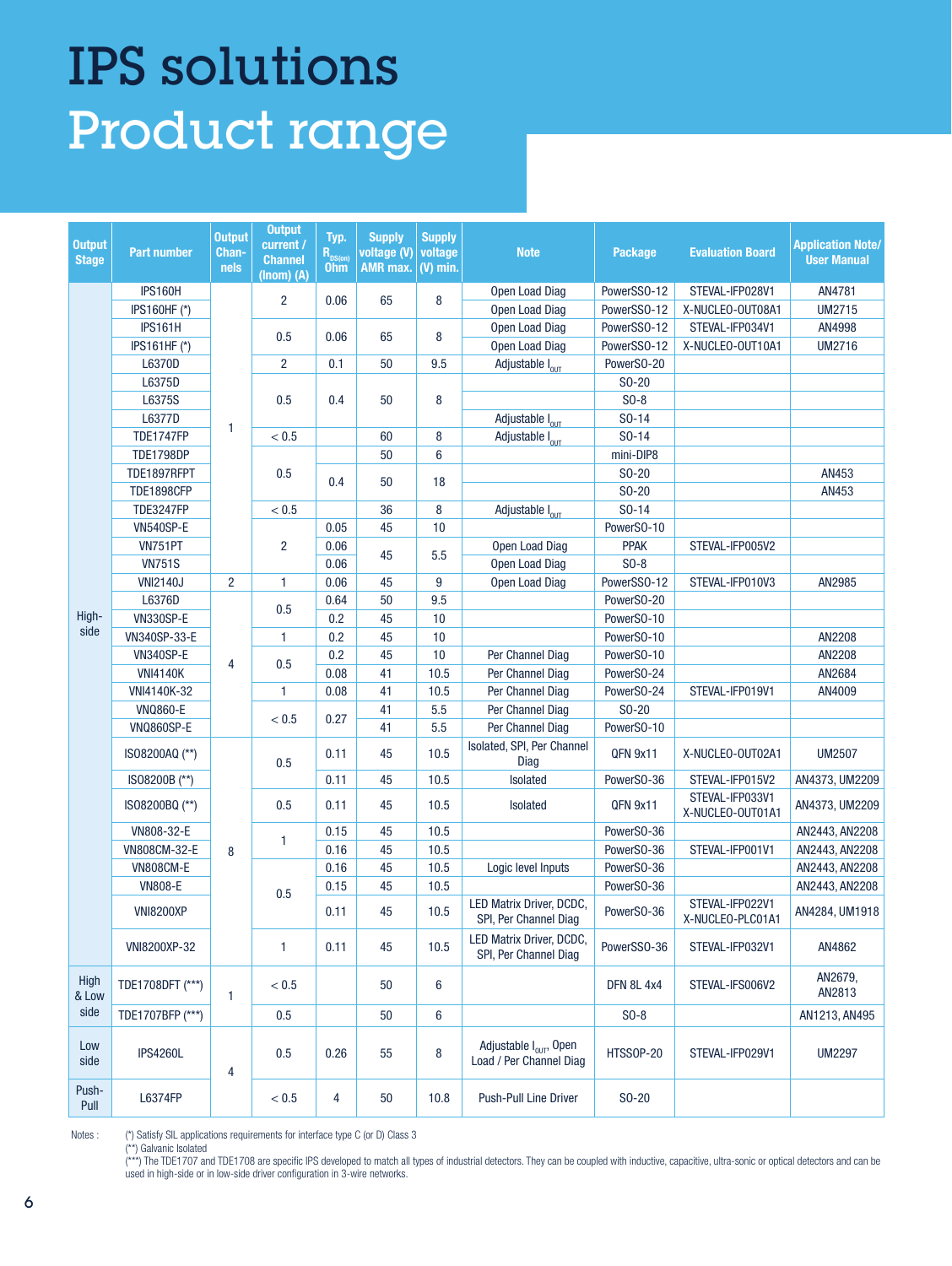#### ISO8200B X-NUCLEO-OUT08A1 X-NUCLEO-OUT10A1 STEVAL-IFP005V2 STEVAL-IFP010V3 IPS160HF IPS161HF VN751PT VNI2140J STEVAL-IFP028V1 IPS160H ISO8200BQ IPS161H STEVAL-IFP034V1 IPS4260L ISO8200AQ STEVAL-IFP029V1 ISO8200BQ VNI8200XP STEVAL-IFP019V1 STEVAL-IFP022V1 VNI4140K-32 VNI8200XP X-NUCLEO-PLC01A1 VNI8200XP -32 STEVAL-IFP032V1 Quad Channel Single Channel Octal Channel Dual Channel Isolated IPS



STEVAL-IFP015V2



STEVAL-IFP033V1



```
X-NUCLEO-OUT01A1
```


X-NUCLEO-OUT02A1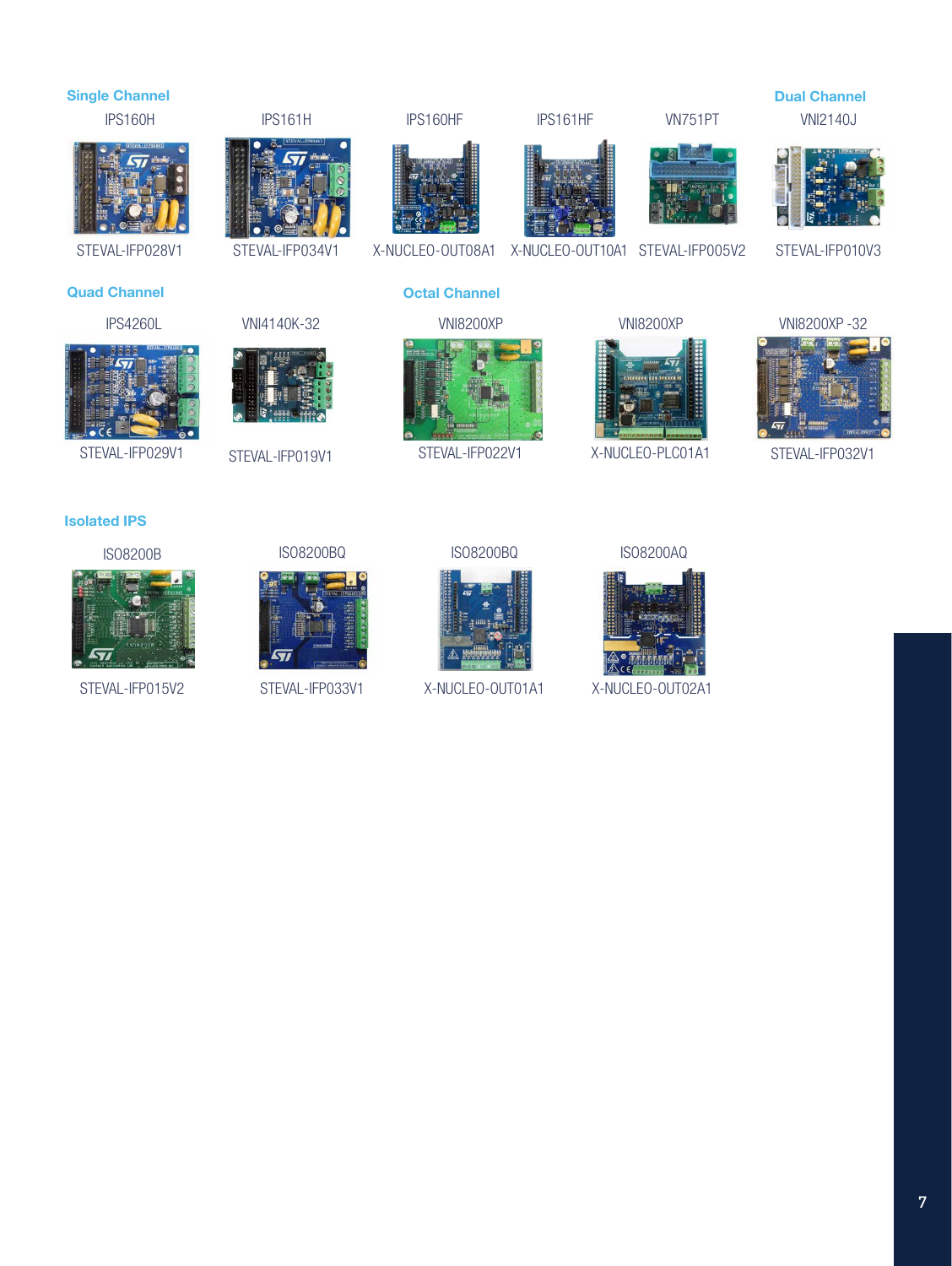#### EVALUATION BOARD BASIC SETUP



#### NUCLEO BOARD SETUP



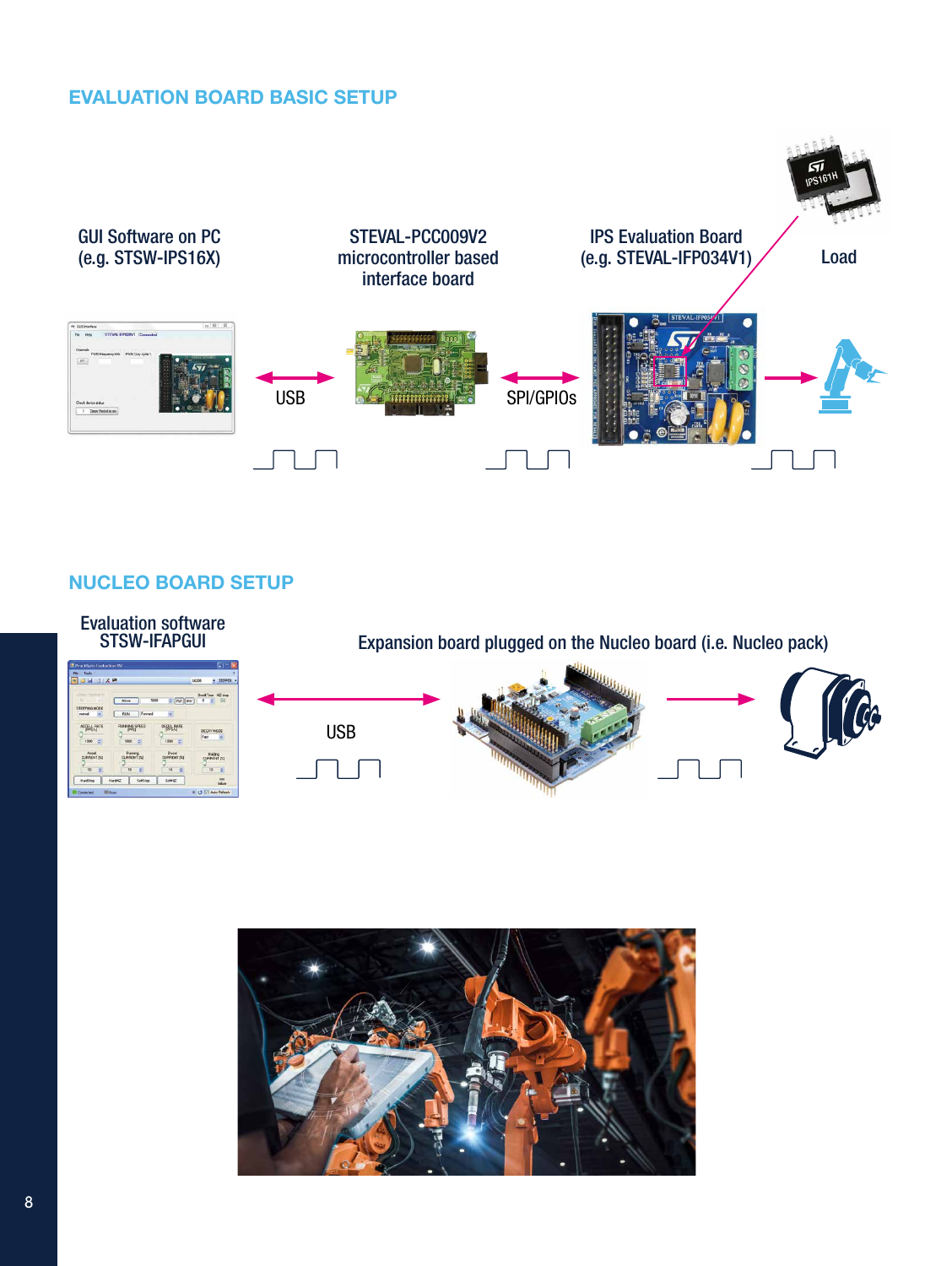### IPS Solutions Transceiver ICs

#### Industrial transceiver ICs for IO-LINK and SIO mode

By using a state-of-the-art technology (MultiPower BCD) that allows the design of the logic part and robust LV power MOSFETs allowing hundreds kHz switching frequency in the same chip, ST offers an efficient, compact and cost-effective solution to drive any 3-wire digital sensor. Modern sensors and actuators require:

- remote service
- standardization
- sensor functionality verification
- diagnostics
- monitoring

The L6360, L6362A and L6364 I/O industrial transceiver ICs meet all these requirements. These ICs offer the market IO-LINK sensors/actuators that work without special cables. They feature an advanced solution that can even be integrated in old systems, that is neutral to any field bus, and keeps the point-to-point communication. Industrial transceiver ICs are designed in order to guarantee EMC immunity (burst/fast transient, ESD contact/air, surge pulse, RF emission/conduced), according to the IO-LINK specification and SIO mode requirements.



#### Industrial transceiver IC product range

| Part number             | <b>Supply</b><br>voltage (V) | $\overline{\mathsf{V}_{_{DD}}}\left(\mathsf{V}\right)^\mathsf{T}$ | <b>Output</b><br>current (A) | <b>Imax linear</b><br>$reg.$ (mA) | <b>Technology</b> | <b>Output</b><br>channels | <b>Input</b><br><b>channels</b> | <b>Package</b>          |
|-------------------------|------------------------------|-------------------------------------------------------------------|------------------------------|-----------------------------------|-------------------|---------------------------|---------------------------------|-------------------------|
| L6360 (Master)          | 18 to 32.5                   | 3.3/5                                                             | 0.5                          | 65                                | <b>MultiBCD</b>   | o                         | ∩                               | QFN 26L 3.5 x 5 mm      |
| L6362A (Device)         | 7 to 36                      | 3.3/5                                                             | 0.22                         | 10                                | <b>MultiBCD</b>   |                           |                                 | DFN 12L $3 \times 3$ mm |
| L6364Q (Device)         | 6 to 35                      | 3.3/5                                                             | $0.25/0.5$ <sup>**</sup> )   | 50                                | <b>MultiBCD</b>   | 2                         | ∩                               | <b>QFN 20L 4 x 4 mm</b> |
| $L6364W$ (Device) $(*)$ | 6 to 35                      | 3.3/5                                                             | $0.25/0.5$ <sup>**</sup> )   | 50                                | <b>MultiBCD</b>   | ŋ                         | ŋ                               | CSP 19 2.5 x 2.5 mm     |

Notes: (\*) available end of Q4 2020 (\*\*) join mode

#### IO-Link evaluation boards

| Order code          | <b>Description</b>                                                                                               | <b>Application note</b><br>/ User manual |
|---------------------|------------------------------------------------------------------------------------------------------------------|------------------------------------------|
| STEVAL-IDP004V2     | 10-Link master multi-port evaluation board based on L6360                                                        | AN5041                                   |
| STEVAL-IOM001V1     | IO-Link master evaluation board based on L6360 equipped with ST morpho connectors for STM32 Nucleo               | <b>UM2414</b>                            |
| STEVAL-IDP003V1     | 10-Link industrial modular sensor board based on L6362A                                                          | AN5041                                   |
| STEVAL-IOD003V1     | IO-Link (PHY) device evaluation board based on L6362A with Arduino connectors for STM32 Nucleo                   | <b>UM2424</b>                            |
| P-NUCLEO-IOM01M1    | STM32 Nucleo pack for IO-Link master based on L6360 device with IO-Link v1.1 (PHY and stack)                     | UM2421                                   |
| P-NUCLEO-IOD01A1    | STM32 Nucleo pack for IO-Link device based on L6362A device fully compatible with IO-Link v1.1.3 (PHY and stack) | UM2425                                   |
| X-NUCLEO-IOD02A1    | Expansion board IO-Link device based on L6364Q device fully compatible with IO-Link v1.1 (PHY and stack)         | UM2741                                   |
| P-NUCLEO-IOD02A1(*) | STM32 Nucleo pack for IO-Link device based on L6364 device fully compatible with IO-Link v1.1 (PHY and stack)    | <b>UM2782</b>                            |
| STEVAL-BFA001V2B    | Multi-sensor predictive maintenance kit with L6362A and IO-Link stack v.1.1                                      | UM2663                                   |

Notes: (\*) Available end Q4 2020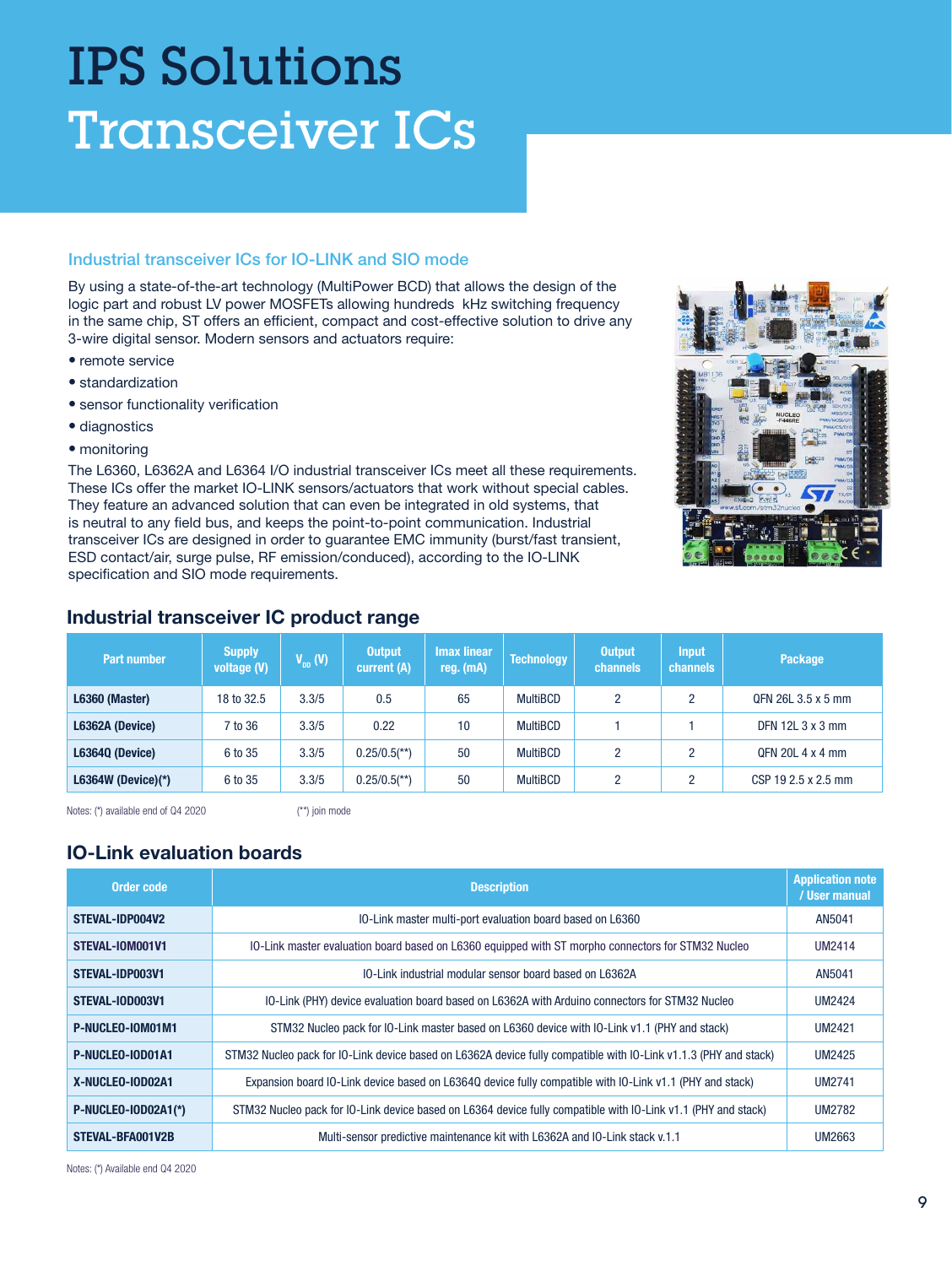

STEVAL-IDP004V2

STEVAL-BFA001V2B STEVAL-IDP003V1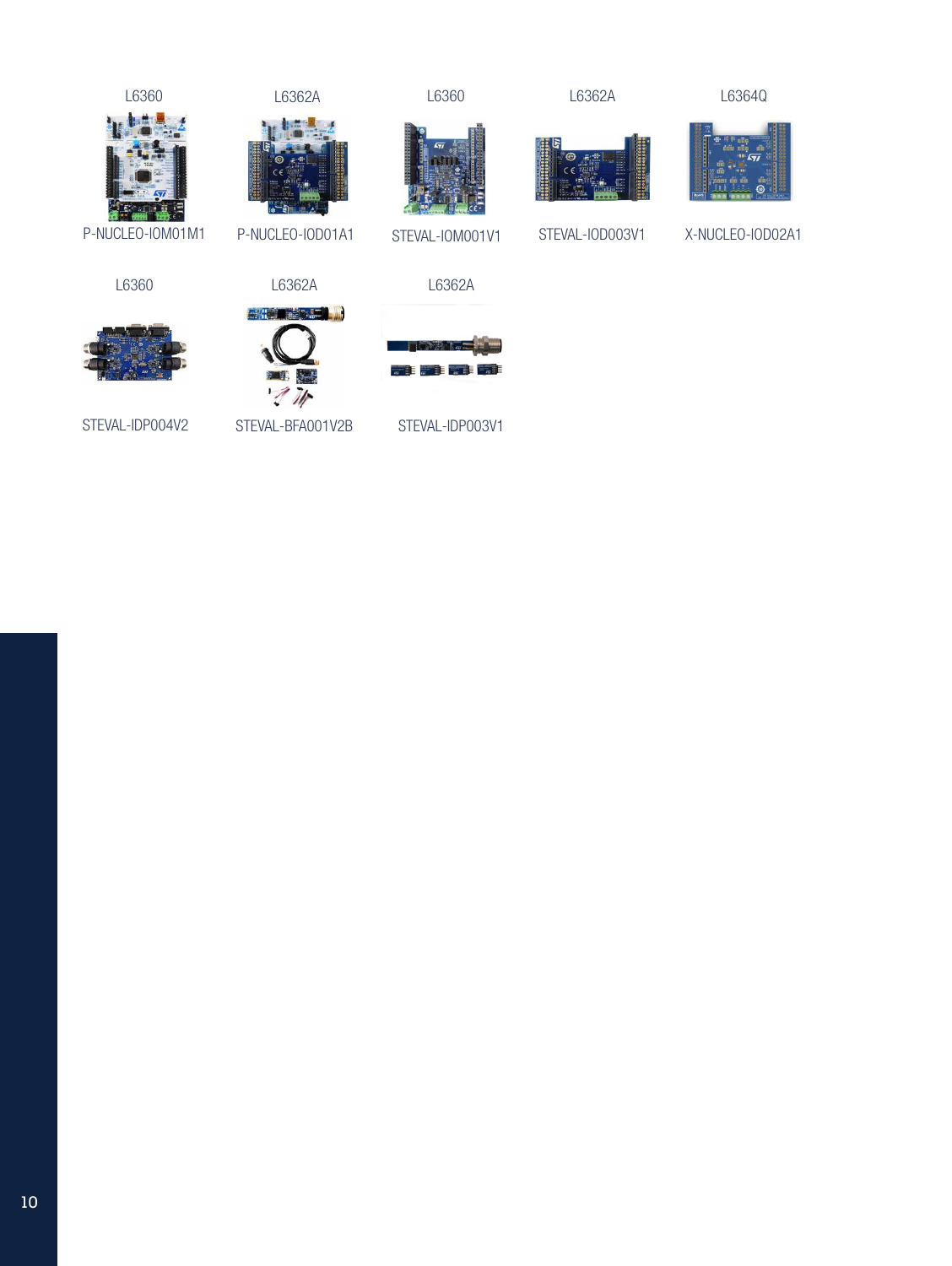### IPS Solutions Power stage characteristics